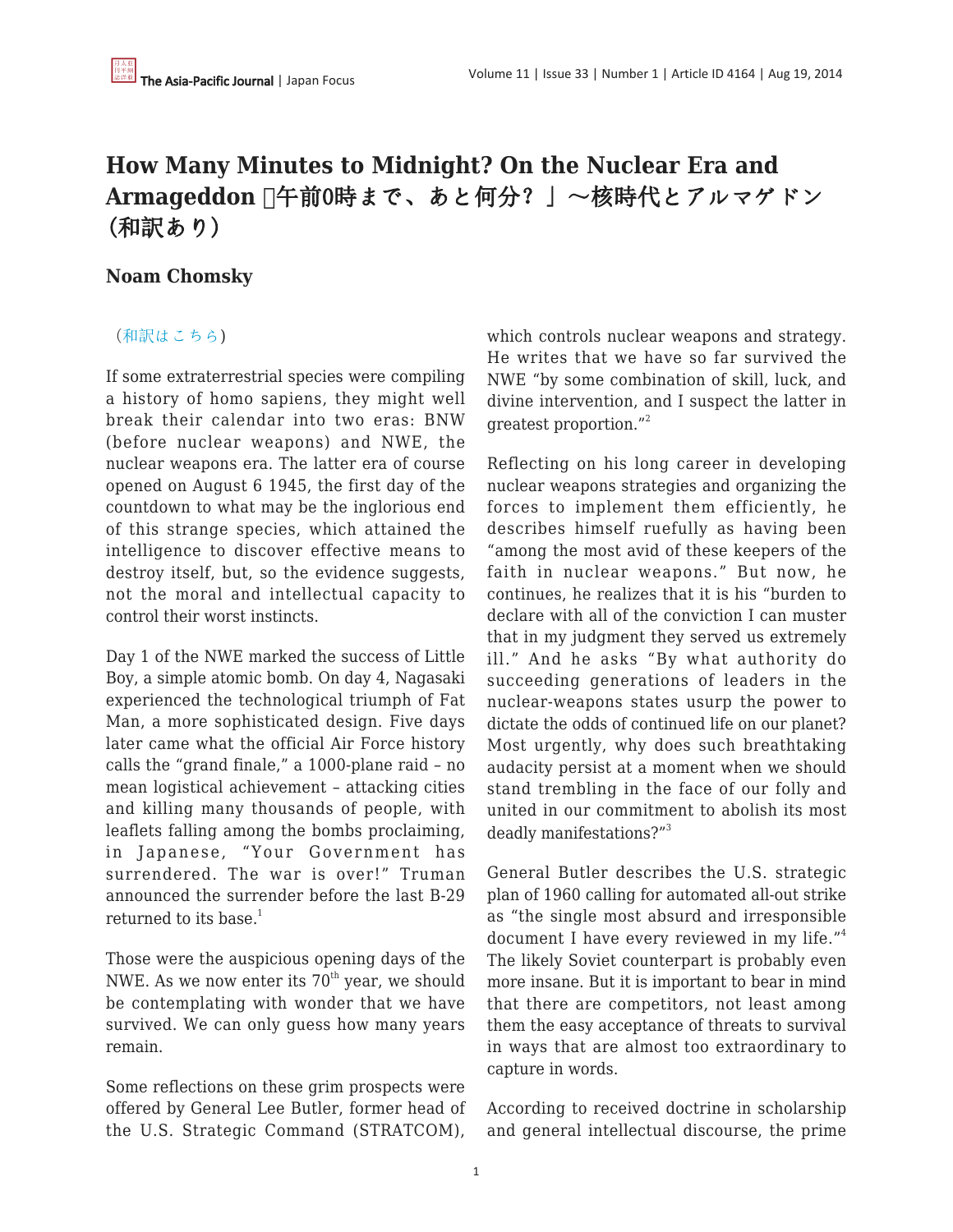goal of state policy is national security. There is ample evidence that the doctrine does not encompass security of the population. The record reveals that even the threat of instant destruction by nuclear weapons has not ranked high among the concerns of planners. That much was demonstrated early on, and remains true to the present moment.

In the early days of the NWE, the U.S. was overwhelmingly powerful and enjoyed remarkable security: it controlled the hemisphere, both oceans, and the opposite sides of both oceans. Long before the war it had become by far the richest country in the world, with incomparable advantages. Its economy boomed during the war, while other industrial societies were devastated or severely weakened. By the opening of the new era, the U.S. had about half of total world wealth and an even greater percentage of its manufacturing capacity. There was however a potential threat: ICBMs with nuclear warheads. The threat is discussed in the standard scholarly study of nuclear policies, carried out with access to high-level sources, by McGeorge Bundy, who was National Security Advisor during the Kennedy and Johnson presidencies.<sup>5</sup>

Bundy writes that "the timely development of ballistic missiles during the Eisenhower administration is one of the best achievements of those eight years. Yet it is well to begin with a recognition that both the United States and the Soviet Union might be in much less nuclear danger today if these missiles had never been developed." He then adds an instructive comment: "I am aware of no serious contemporary proposal, in or out of either government, that ballistic missiles should somehow be banned by agreement."

In short, there was apparently no thought of trying to prevent the sole serious threat to the US, the threat of utter destruction.

Could the threat have been prevented? We cannot of course be sure. It is not impossible,

however. The Russians were far behind in industrial development and technological sophistication and in a far more threatening environment. Hence they were much more vulnerable to such weapons systems than the US. There might have been opportunities to explore these possibilities, but in the extraordinary hysteria of the day they could hardly have even been perceived. And it was extraordinary. The rhetoric of such central documents as NSC 68 is quite shocking, even discounting Acheson's injunction that it is necessary to be "clearer than truth."

One suggestive indication of possible opportunities is a remarkable proposal by Stalin in 1952, offering to allow Germany to be unified with free elections on condition that it not join a hostile military alliance – hardly an extreme condition in the light of the history of the past half century, when Germany alone had practically destroyed Russia twice, exacting a terrible toll.

Stalin's proposal was taken seriously by the respected political commentator James Warburg, but apart from him it was mostly ignored or ridiculed. Recent scholarship has begun to take a different view. The bitterly anti-Communist Soviet scholar Adam Ulam takes the status of Stalin's proposal to be an "unresolved mystery." Washington "wasted little effort in flatly rejecting Moscow's initiative," he writes, on grounds that "were embarrassingly unconvincing." The political, scholarly, and general intellectual failure leaves open "the basic question," Ulam writes: "Was Stalin genuinely ready to sacrifice the newly created German Democratic Republic (GDR) on the altar of real democracy," with consequences for world peace and for American security that could have been  $enormous?$ <sup>6</sup>

Reviewing recent research in Soviet archives, one of the most respected Cold War historians, Melvyn Leffler, observes that many scholars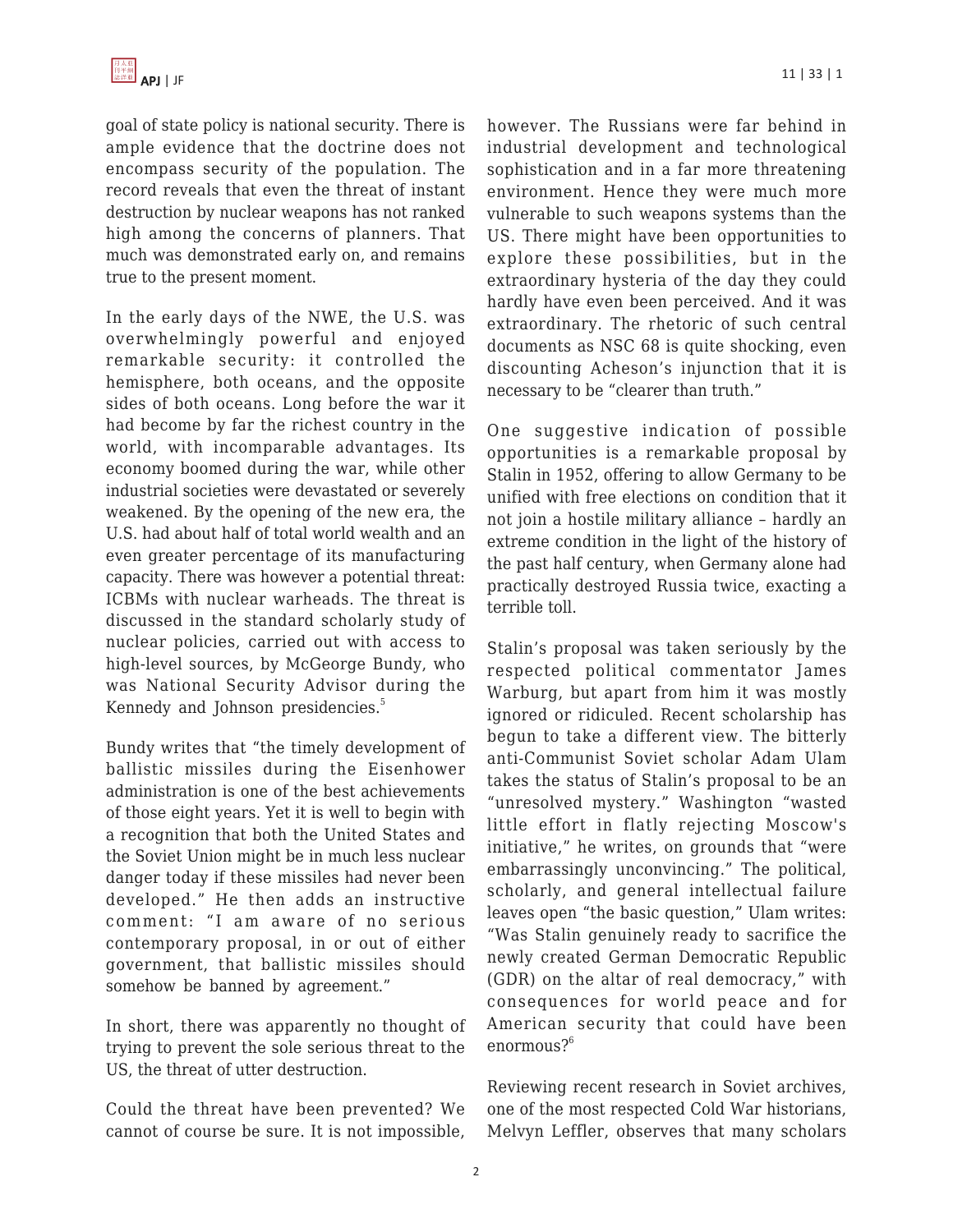were surprised to discover that "[Lavrenti] Beria -- the sinister, brutal head of the secret police – propos[ed] that the Kremlin offer the West a deal on the unification and neutralization of Germany," agreeing "to sacrifice the East German communist regime to reduce East-West tensions" and improve internal political and economic conditions in Russia – opportunities that were squandered in favor of securing German participation in  $NATO.<sup>7</sup>$ 

Under the circumstances, it is not impossible that agreements might have been reached that would have protected the security of the American population from the gravest threat on the horizon. But the possibility apparently was not considered, a striking indication of how slight a role authentic security plays in state policy.

That conclusion has been underscored repeatedly in the years that followed. When Nikita Khrushchev took control in 1953, after Stalin's death, he recognized that Russia could not compete militarily with the US, the richest and most powerful country in history, with incomparable advantages. If Russia hoped to escape its economic backwardness and the devastating effect of the war, it would therefore be necessary to reverse the arms race. Accordingly, Khrushchev proposed sharp mutual reductions in offensive weapons. By 1960, U.S. intelligence verified huge cuts in active Soviet military forces, with radical reduction of light bomber units, naval air fighter-interceptors, aircraft, and manpower, including withdrawal of more than 15,000 troops from East Germany. Khruschev called on the U.S. to undertake similar reductions of the military budget and in military forces in Europe and generally, and to move towards further reciprocal cuts. President Kennedy privately discussed such possibilities with high Soviet officials, but rejected the offers, instead turning to rapid military expansion, even though the U.S. was already far in the lead. William Kaufmann, a former top Pentagon aide and leading analyst of security issues, describes the U.S. failure to respond to Khrushchev's initiatives as, in career terms, "the one regret I have."<sup>8</sup>

The prominent realist international relations scholar Kenneth Waltz observes that the Kennedy administration "undertook the largest strategic and conventional peace-time military build-up the world has yet seen...even as Khrushchev was trying at once to carry through a major reduction in the conventional forces and to follow a strategy of minimum deterrence, and we did so even though the balance of strategic weapons greatly favored the United States."<sup>9</sup>

Once again, Washington chose to harm national security while enhancing state power.



**A U-2 reconnaissance photograph of Cuba, showing Soviet nuclear missiles, their transports and tents for fueling and maintenance.**

The Soviet reaction was to place missiles in Cuba in October 1962 to try to redress the balance at least slightly. The move was also motivated by Kennedy's terrorist campaign against Cuba, which was scheduled to lead to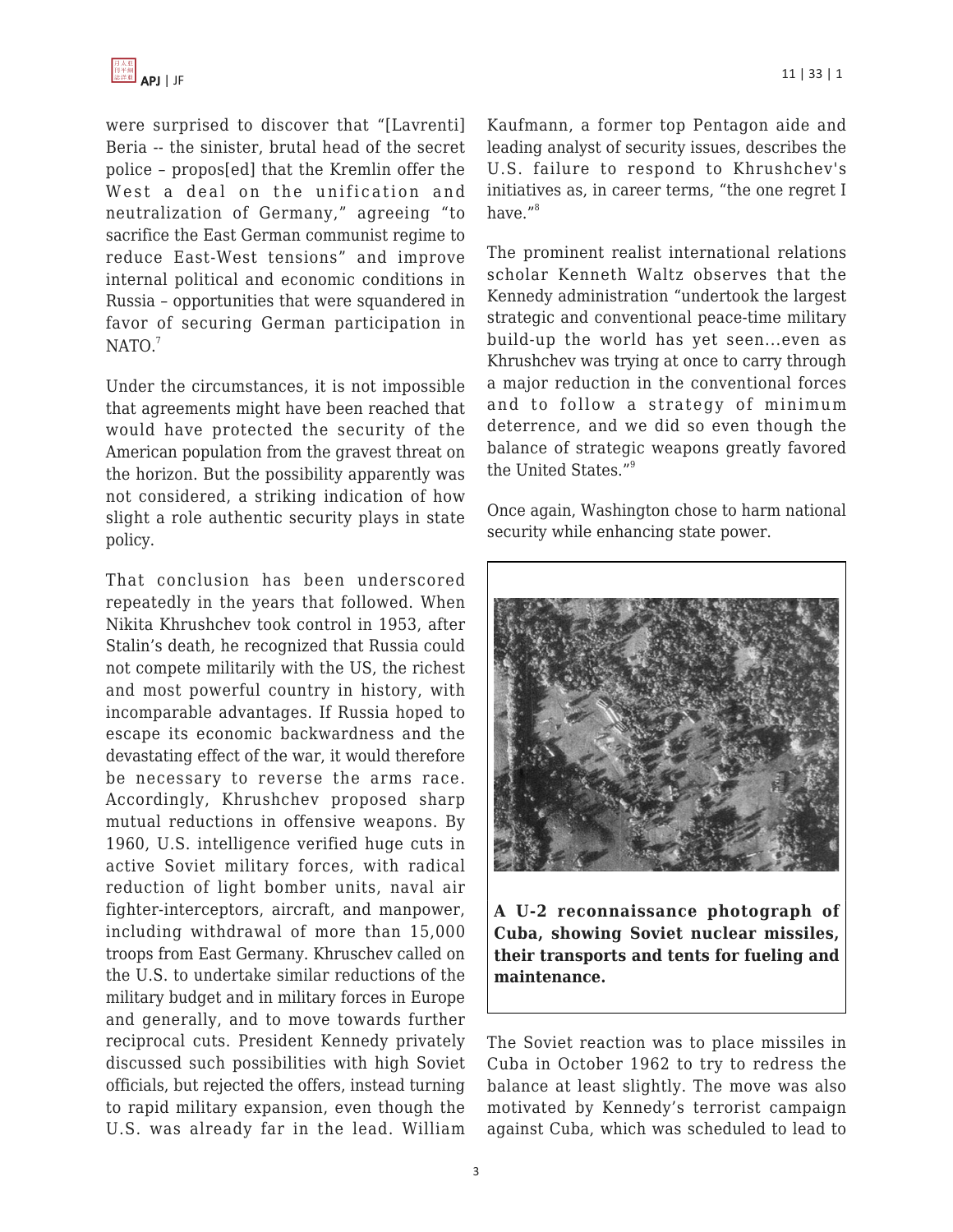

invasion that month, as Russia and Cuba may have known. The ensuing "missile crisis" was "the most dangerous moment in history," in the words of historian Arthur Schlesinger, Kennedy's advisor and confidant. As the crisis peaked in late October, Kennedy received a secret letter from Khrushchev offering to end it by simultaneous public withdrawal of Russian missiles from Cuba and U.S. Jupiter missiles from Turkey – the latter obsolete missiles, for which a withdrawal order had already been given because they were being replaced by far more lethal Polaris submarines. Kennedy's subjective estimate was that if he refused, the probability of nuclear war was 1/3 to ½ -- a war that would have destroyed the northern hemisphere, President Eisenhower had warned. Kennedy refused. It is hard to think of a more horrendous decision in history. And worse, he is greatly praised for his cool courage and statesmanship. $10$ 

Ten years later, Henry Kissinger called a nuclear alert in the last days of the 1973 Israel-Arab war. The purpose was to warn the Russians not to interfere with his delicate diplomatic maneuvers, designed to ensure an Israeli victory, but a limited one, so that the U.S. would still be in control of the region unilaterally. And the maneuvers were delicate. The U.S. and Russia had jointly imposed a cease-fire, but Kissinger secretly informed Israel that they could ignore it. Hence the need for the nuclear alert to frighten the Russians away. Security of the population had its usual status. $11$ 



Ten years later the Reagan administration launched operations to probe Russian air and naval defenses, simulating attacks and even a full-scale release of nuclear weapons, along with a high-level nuclear alert intended for the Russians to detect. These actions were undertaken at a very tense moment. Pershing II strategic missiles were being deployed in Europe, with a 5-10 minute flight time to Moscow, "roughly how long it takes some of the Kremlin's leaders to get out of their chairs, let alone to their shelters," according to a CIA memo. In March 1983, Reagan announced the SDI (star wars) program, which the Russians understood to be effectively a first-strike weapon, a standard interpretation of missile defense on all sides. And other tensions were rising. Naturally these actions caused great alarm in Russia, which unlike the U.S. was quite vulnerable and had repeatedly been invaded and virtually destroyed. That led to a major war scare in 1983. Newly released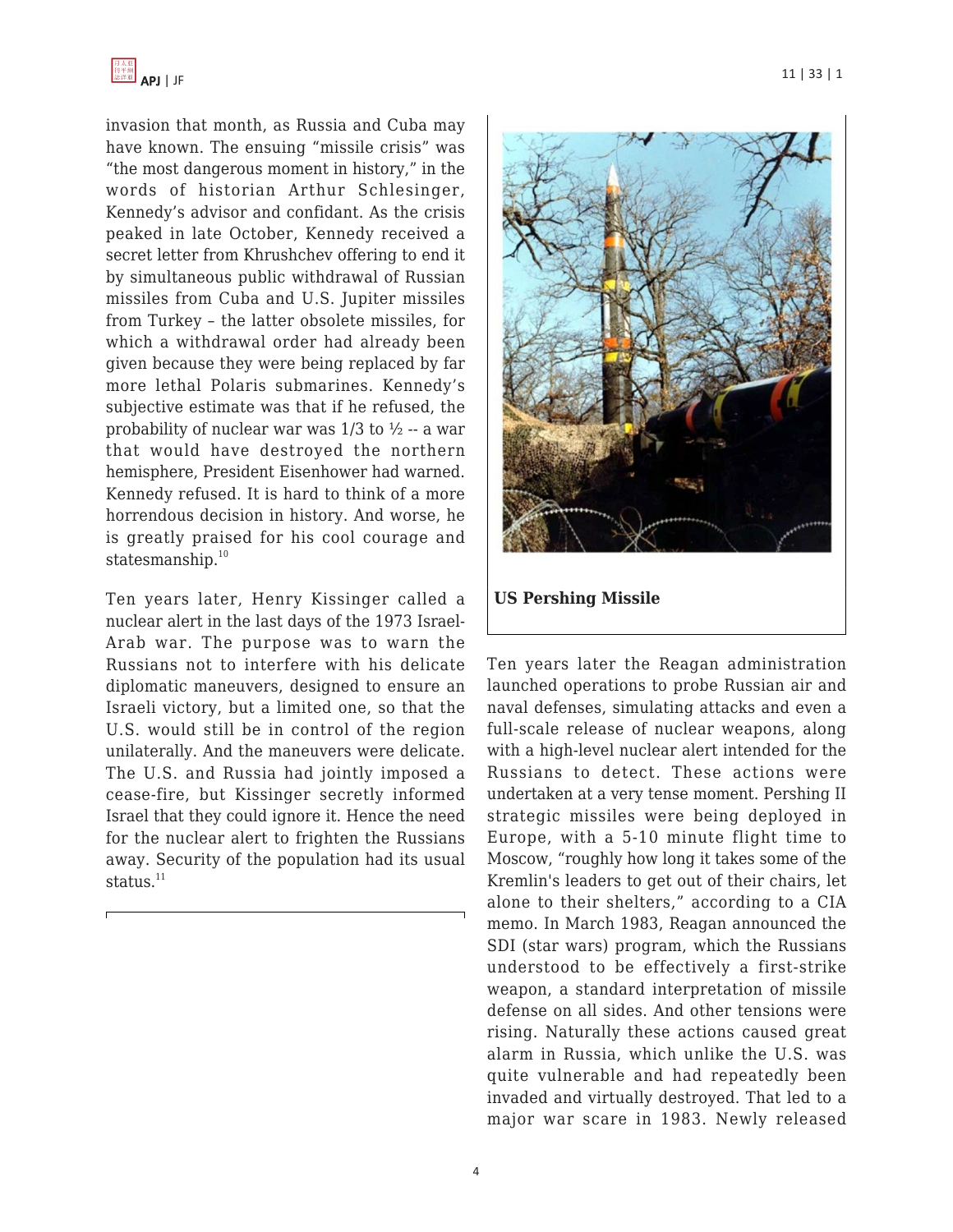

archives reveal that the danger was even more severe than had been previously assumed. A very detailed recent study based on extensive U.S. and Russian intelligence records reaches the conclusion that "[The War Scare Was for](https://www.cia.gov/library/center-for-the-study-of-intelligence/csi-publications/books-and-monographs/a-cold-war-conundrum/source.htm#HEADING1-17) [Real,](https://www.cia.gov/library/center-for-the-study-of-intelligence/csi-publications/books-and-monographs/a-cold-war-conundrum/source.htm#HEADING1-17)**" and that** U.S. intelligence may have underestimated Russian concerns and the threat of a Russian preventive nuclear strike. The exercises almost became "a prelude to a preventive nuclear strike," according to an account in the Journal of Strategic Studies.<sup>12</sup>

It was even more dangerous than that, so we learned a year ago, when the BBC reported that right in the midst of these worldthreatening developments, Russia's earlywarning systems detected an incoming missile strike from the United States, sending the highest-level alert. The protocol for the Soviet military was to retaliate with a nuclear attack of its own. The officer on duty, Stanislav Petrov, decided to disobey orders and not to report the warnings to his superiors. He received an official reprimand. And thanks to his dereliction of duty, we're alive to talk about  $it.<sup>13</sup>$ 

Security of the population was no more a high priority for Reagan planners than for their predecessors. So it continues to the present, even putting aside the numerous near catastrophic accidents, many reviewed in Eric Schlosser's chilling study of the topic. $14$  It is hard to contest General Butler's conclusions.

The record of post-Cold War actions and doctrines is also hardly reassuring. Every selfrespecting President has to have a Doctrine. The Clinton Doctrine was encapsulated in the slogan "multilateral when we can, unilateral when we must." In congressional testimony, the phrase "when we must" was explained more fully: the U.S. is entitled to resort to "unilateral use of military power" to ensure "uninhibited access to key markets, energy supplies and strategic resources."<sup>15</sup>

Meanwhile Clinton's STRATCOM produced an important study entitled Essentials of Post-Cold War Deterrence, issued well after the Soviet Union had collapsed and Clinton was carrying forward the Bush I program of expanding NATO to the East in violation of promises to Gorbachev – with reverberations to the present.<sup>16</sup>

The STRATCOM study is concerned with "the role of nuclear weapons in the post-Cold War era." One central conclusion is that the U.S. must maintain the right of first-strike, even against non-nuclear states. Furthermore, nuclear weapons must always be available, at the ready, because they "cast a shadow over any crisis or conflict." They are constantly used, just as you're using a gun if you aim it but don't fire when robbing a store, a point that Daniel Ellsberg has repeatedly stressed. STRATCOM goes on to advise that "planners should not be too rational about determining...what the opponent values the most," all of which must be targeted. "[I]t hurts to portray ourselves as too fully rational and cool-headed…That the US may become irrational and vindictive if its vital interests are attacked should be a part of the national persona we project." It is "beneficial [for our strategic posture] if some elements may appear to be potentially `out of control'," and thus posing a constant threat of nuclear attack – a severe violation of the UN Charter, if anyone cares.

Not much here about the noble goals constantly proclaimed. Or for that matter about the obligation under the NPT to make "good faith" efforts to eliminate this scourge of the earth. What resounds, rather, is an adaptation of Hilaire Belloc's famous couplet about the gatling gun: "Whatever happens we have got, The Atom Bomb and they have not" – to quote the great African historian Chinweizu.

Clinton was followed by Bush II, whose broad endorsement of preventive war easily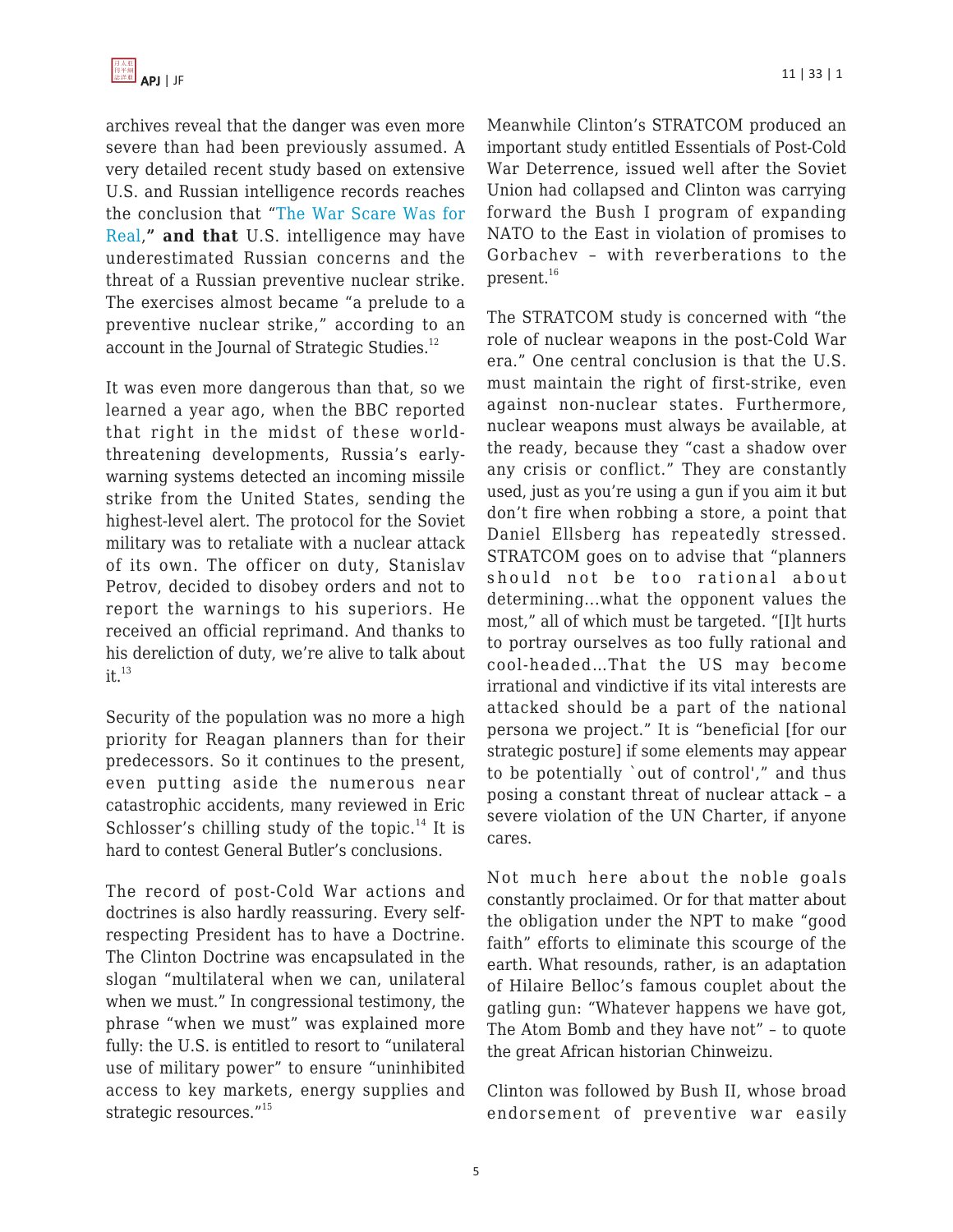

encompasses Japan's attack in December 1941 on military bases in two U.S. overseas possessions, at a time when Japanese militarists were well aware that B-17 Flying Fortresses were being rushed off the assembly lines and deployed to these bases with the intent "to burn out the industrial heart of the Empire with fire-bomb attacks on the teeming bamboo ant heaps of Honshu and Kyushu." So the plans were described by their architect, Air Force General Chennault, with the enthusiastic approval of President Roosevelt, Secretary of State Cordell Hull, and Army Chief of Staff General George Marshall.<sup>17</sup>

Then comes Obama, with pleasant words about abolition of nuclear weapons combined with plans to spend \$1 trillion on the nuclear arsenal in the next 30 years, a percentage of the military budget "comparable to spending for procurement of new strategic systems in the 1980s under President Ronald Reagan," according to a study of the Monterey Institute of International Studies.<sup>18</sup>

Obama has also not hesitated to play with fire for political gain. Take for example the capture and assassination of Osama bin Laden by Navy Seals. Obama brought it up with pride in an important speech on national security in May 2013. It was widely covered, but one crucial paragraph was ignored.<sup>19</sup>

Obama hailed the operation but added that it cannot be the norm. The reason, he said, is that the risks "were immense." The Seals might have been "embroiled in an extended firefight," but even though, by luck, that didn't happen "the cost to our relationship with Pakistan and the backlash among the Pakistani public over encroachment on their territory was…severe."



Let us now add a few details. The Seals were ordered to fight their way out if apprehended. They would not have been left to their fate if "embroiled in an extended firefight." The full force of the U.S. military would have been used to extricate them. Pakistan has a powerful military, well trained and highly protective of state sovereignty. It also of course has nuclear weapons, and Pakistani specialists are concerned about penetration of the security system by jihadi elements. It is also no secret that the population has been embittered and radicalized by the drone terror campaign and other U.S. policies.

While the Seals were still in the Bin Laden compound, Pakistani chief of staff Ashfaq Parvez Kayani was informed of the invasion and ordered the military to confront any unidentified aircraft, which he assumed would be from India. Meanwhile in Kabul, General David Petraeus was prepared to mobilize U.S. warplanes to respond if Pakistanis scrambled their fighter jets. $20$ 

As Obama said, by luck the worst didn't happen, and it could have been quite ugly. But the risks were faced without noticeable concern. Or subsequent comment.

General Butler was quite correct to observe that it is a near miracle that we have escaped destruction so far. And the longer we tempt fate, the less likely it is that we can hope for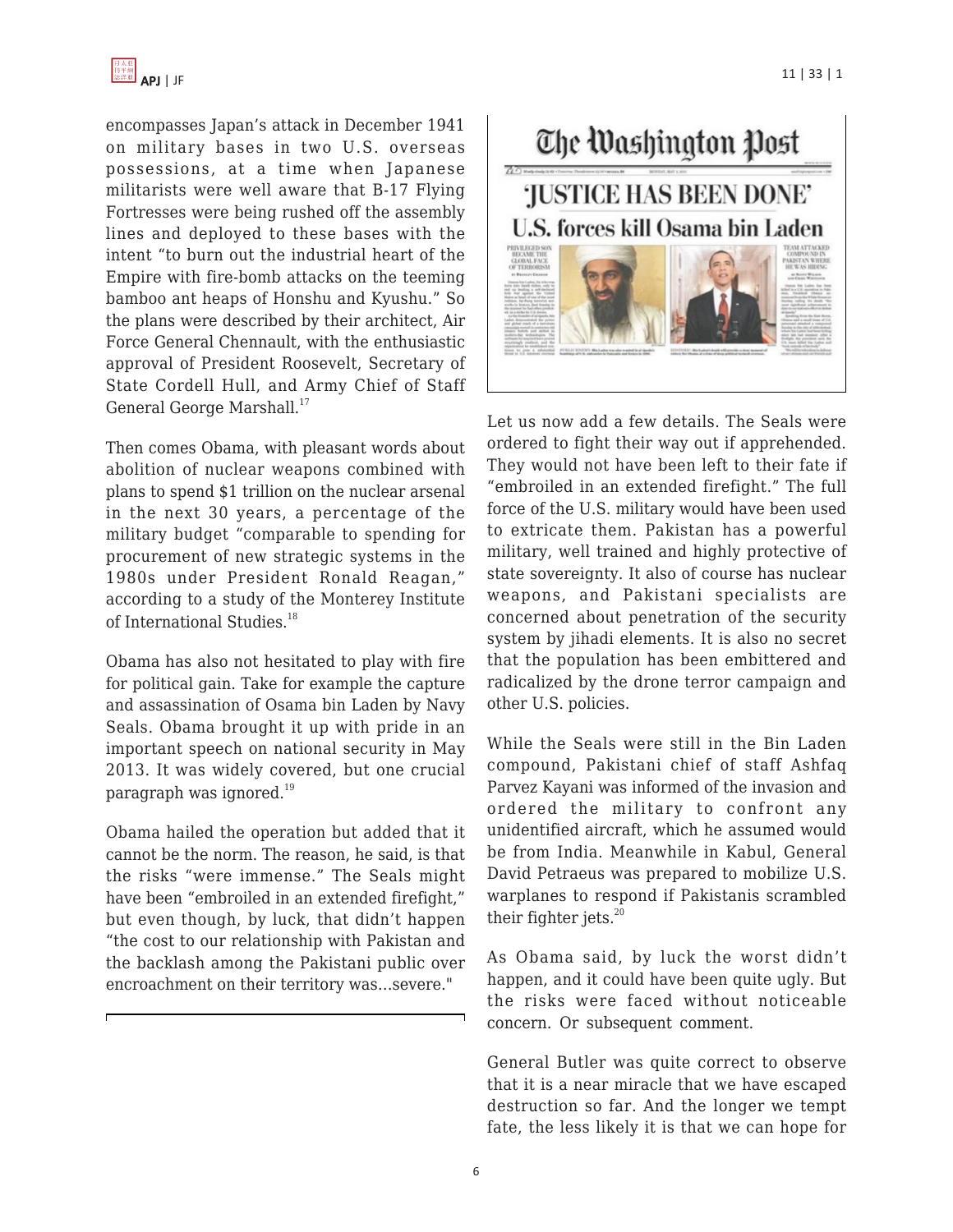divine intervention to perpetuate the miracle.

\*An earlier version appeared at [TomDispatch.com](http://TomDispatch.com), ["Tomgram: Noam Chomsky,](http://www.tomdispatch.com/post/175877/tomgram%3A_noam_chomsky,_why_national_security_has_nothing_to_do_with_security/,) [How Many Minutes to Midnight? Hiroshima](http://www.tomdispatch.com/post/175877/tomgram%3A_noam_chomsky,_why_national_security_has_nothing_to_do_with_security/,) [Day 2014"](http://www.tomdispatch.com/post/175877/tomgram%3A_noam_chomsky,_why_national_security_has_nothing_to_do_with_security/,) Aug. 5 2014.

**Noam Chomsky** is a [linguist](https://en.wikipedia.org/wiki/Linguistics), philosopher, political analyst and activist. Institute Professor emeritus in the Department of Linguistics and Philosophy at Massachusetts Institute of Technology, his recent books are [Hegemony or](http://amzn.com/0805076883/?tag=theasipacjo0b-20) [Survival](http://amzn.com/0805076883/?tag=theasipacjo0b-20), [Failed States](http://amzn.com/0805082840/?tag=theasipacjo0b-20), [Power](http://amzn.com/0805096159/?tag=theasipacjo0b-20) [Systems](http://amzn.com/0805096159/?tag=theasipacjo0b-20), [Occupy,](http://amzn.com/1884519016/?tag=theasipacjo0b-20) and [Hopes and Prospects.](http://amzn.com/1931859965/?tag=theasipacjo0b-20) His latest book, [Masters of Mankind](http://amzn.com/160846363X/?tag=theasipacjo0b-20), will be published soon by Haymarket Books, which is also reissuing twelve of his classic books in new editions over the coming year. An archive of his work resides at [chomsky.info.](http://www.chomsky.info)

Recommended citation: Noam Chomsky, "How Many Minutes to Midnight? On the Nuclear Era and Armageddon," The Asia-Pacific Journal, Vol. 11, Issue 33, No. 1, August 18, 2014.

## **Notes**

<sup>1</sup> Wesley F. Craven and James L. Cate, eds., The Army Air Forces in World War II, U. of Chicago Press, 1953, Vol. 5, pp. 732-33. Makoto Oda, ["The Meaning of 'Meaningless Death,"](http://monkeyfist.com:8080/ChomskyArchive/misc/oda_html) Tenbo, January 1965, translated in the Journal of Social and Political Ideas in Japan, Vol. 4 (August 1966), pp. 75-84. See Noam Chomsky, "On the Backgrounds of the Pacific War," Liberation, September-October, 1967, reprinted in American Power and the New Mandarins, Pantheon 1969.

<sup>2</sup> Cited by Stephen Shapin, "[How Worried](http://fas.org/news/canada/18-appa-e.htm) [Should We Be?,](http://fas.org/news/canada/18-appa-e.htm)" London Review of Books, "Vol. 36 No. 2, 23 January 2014. General Lee Butler, letter to Bill Graham, Chair, Standing Committee on Foreign Affairs and International Trade, House of Commons, Ottawa, July 1998.

3 Butler, International Affairs, 82.4, 2006.

4 Shapin, op. cit.

5 Bundy, [Danger and Survival: Choices About](http://www.amazon.com/Danger-Survival-Choices-About-First/dp/0394522788/ref=sr_1_3?s=books&ie=UTF8&qid=1406255785&sr=1-3&keywords=mcgeorge+bundy) [the Bomb in the First Fifty Years.](http://www.amazon.com/Danger-Survival-Choices-About-First/dp/0394522788/ref=sr_1_3?s=books&ie=UTF8&qid=1406255785&sr=1-3&keywords=mcgeorge+bundy) Random House, 326.

 $^6$  James Warburg, Germany: Key to Peace (Harvard, 1953), 189f. Adam Ulam, Journal of Cold War Studies 1, no. 1 (winter 1999).

7 Leffler, Foreign Affairs, July-August 1996.

<sup>8</sup> Raymond L. Garthoff, "Estimating Soviet Military Force Levels," International Security 14:4, Spring 1990. Fred Kaplan, Boston Globe, Nov. 29, 1989.

9 Kenneth Waltz, PS: Political Science & Politics, December 1991.

<sup>10</sup> Sheldon Stern, The Cuban Missile Crisis in American Memory: Myths versus Reality, Stanford U. Press, 2012. For further details and sources see Chomsky, Hegemony or Survival, Metropolitan, 2003, chap. 4.

<sup>11</sup> Noam Chomsky and Irene Gendzier, "Exposing Israel's Foreign Policy Myths: the Work of Amnon Kapeliuk," Jerusalem Quarterly, Institute of Jerusalem Studies, no 54, summer 2013. To appear as introduction to Amnon Kapeliuk, The 1973 War: the Conflict that Shook Israel, I.B. Tauris; English translation by Mark Marshall of Hebrew original, "Lo 'mehdal': ha-mediniut she-holicha le-milhama" ("Not `omission': the policy that led to war"), Amikam (Tel Aviv) 1975.

<sup>12</sup> Benjamin B. Fischer, "A Cold War Conundrum: The 1983 Soviet War Scare," Summary , last updated July7, 2008. Dmitry Dima Adamsky (2013) The 1983 Nuclear Crisis – Lessons for Deterrence Theory and Practice, Journal of Strategic Studies, 36:1, 4-41, DOI: 10.1080/01402390.2012.732015. See also the [documents released by the National Security](http://www.gwu.edu/~nsarchiv/NSAEBB/NSAEBB428/) [Archive.](http://www.gwu.edu/~nsarchiv/NSAEBB/NSAEBB428/)